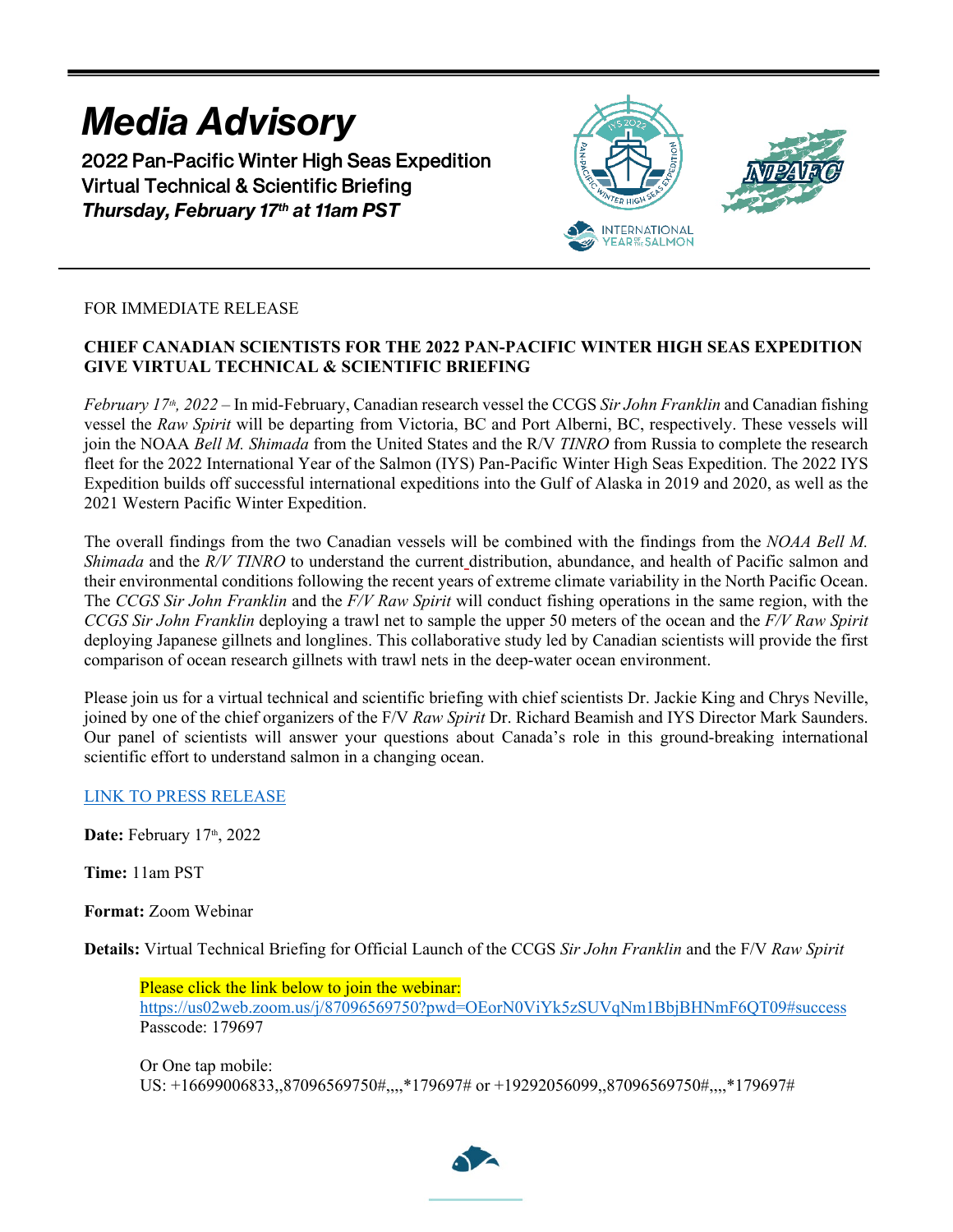Or Telephone: Dial (for higher quality, dial a number based on your current location): US: +1 669 900 6833 or +1 929 205 6099 or +1 253 215 8782 or +1 301 715 8592 or +1 312 626 6799 or +1 346 248 7799 Webinar ID: 870 9656 9750 Passcode: 179697

International numbers available:<https://us02web.zoom.us/u/kd1aOc62G4>

*This virtual webinar is for credentialed reporters only.*

Please contact **Camille Jasinski** [\(cjasinski@npafc.org\)](mailto:cjasinski@npafc.org) for more information and visit the 2022 Pan-Pacific Winter High [Seas Expedition](https://yearofthesalmon.org/2022expedition/) webpage for more details.

Photos for media use can be found **[here.](https://www.flickr.com/photos/145318619@N06/albums/72177720296738774)**

#### **Panelists:**

#### *Dr. Jackie King, [Research Scientist: Pacific Biological Station, Ecosystem Sciences Division, Fisheries and](https://yearofthesalmon.org/2022expedition/)  [Oceans Canada](https://yearofthesalmon.org/2022expedition/)*

Dr. Jackie King is the Program Head of the Basin and Coastal-scale Interactions program with Fisheries and Oceans Canada.  Her research investigates linkages between basin-scale processes and coastal-scale ecosystems including climate forcing, large-scale oceanographic processes, and connectivity in large marine ecosystems. She collaborates in integrative pelagic field studies along the continental shelf, with her primary focus on understanding the factors controlling the abundance, distribution, and production of salmon and associated species in marine ecosystems.  She is also the lead for the Canadian Pacific Shark Research Program and responsible for all Canadian Pacific elasmobranch research and conservation. Jackie will be the chief scientist on the *CCGS Sir John Franklin*.

#### *Chrys Neville, Pacific Biological Station, Fisheries and Oceans Canada*

Chrys Neville is a research biologist and the Head of the Salmon Marine Interactions Program in the Regional Ecosystem Effects on Fish & Fisheries Section, Ecosystem Science Division at the Pacific Biological Station in Nanaimo. Chrys has over 25 experience leading field research programs studying the marine ecology of juvenile Pacific salmon. She has published and presented numerous papers on salmon ecology and the effects of climate on regional ecosystems and residency of juvenile salmon. Chrys became a biologist due to her love of the outdoors, nature and adventure. She joined the expedition for these reasons and the ability to learn something new about species that she has studied for many years. She comments that over the past 25 years there have been many changes and new approaches developed in fisheries research but the one thing that is unchanged is the necessity to actually go in the field and see firsthand what is happening. Chrys will be the chief scientist on the F/V *Raw Spirit.*

#### *Dr. Richard Beamish, [Scientist Emeritus, Pacific Biological Station, Fisheries and Oceans Canada](https://yearofthesalmon.org/2022expedition/)*

Dr. Richard Beamish, C.M., O.B.C, Ph.D., D.Sc., F.R.S.C. is an Emeritus Scientist at the Pacific Biological Station in Nanaimo, B.C. where he served as Director from 1980-1993. He retired in 2011. Dr. Beamish has the Order of Canada, the Order of British Columbia, is a Fellow of the Royal Society of Canada and received the Nobel Peace Prize in 2007 as a member of the International Panel on Climate Change. He received an Honorary Doctor of Science degree from Vancouver Island University and was recently designated as a Legend in Canadian Fisheries Science by the Canadian Aquatic Resources Section of the American Fisheries Society. He received the American Fisheries Society Award of Excellence in 2017. His research interests have included the discovery of